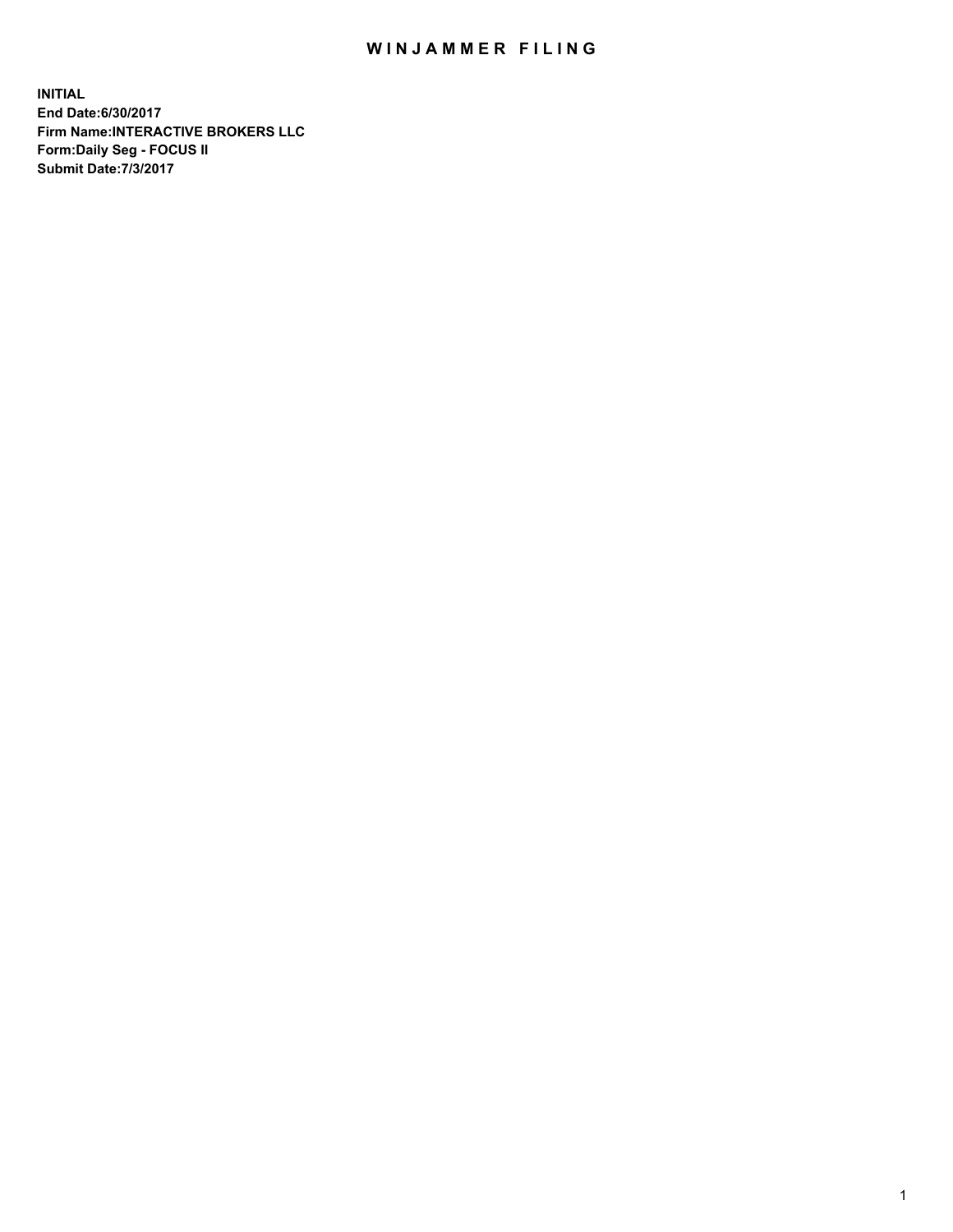## **INITIAL End Date:6/30/2017 Firm Name:INTERACTIVE BROKERS LLC Form:Daily Seg - FOCUS II Submit Date:7/3/2017 Daily Segregation - Cover Page**

| Name of Company<br><b>Contact Name</b><br><b>Contact Phone Number</b><br><b>Contact Email Address</b>                                                                                                                                                                                                                          | <b>INTERACTIVE BROKERS LLC</b><br><b>James Menicucci</b><br>203-618-8085<br>jmenicucci@interactivebrokers.c<br>om |
|--------------------------------------------------------------------------------------------------------------------------------------------------------------------------------------------------------------------------------------------------------------------------------------------------------------------------------|-------------------------------------------------------------------------------------------------------------------|
| FCM's Customer Segregated Funds Residual Interest Target (choose one):<br>a. Minimum dollar amount: ; or<br>b. Minimum percentage of customer segregated funds required:% ; or<br>c. Dollar amount range between: and; or<br>d. Percentage range of customer segregated funds required between:% and%.                         | $\overline{\mathbf{0}}$<br>0<br>155,000,000 245,000,000<br>0 <sub>0</sub>                                         |
| FCM's Customer Secured Amount Funds Residual Interest Target (choose one):<br>a. Minimum dollar amount: ; or<br>b. Minimum percentage of customer secured funds required:%; or<br>c. Dollar amount range between: and; or<br>d. Percentage range of customer secured funds required between: % and %.                          | $\overline{\mathbf{0}}$<br>$\overline{\mathbf{0}}$<br>80,000,000 120,000,000<br>00                                |
| FCM's Cleared Swaps Customer Collateral Residual Interest Target (choose one):<br>a. Minimum dollar amount: ; or<br>b. Minimum percentage of cleared swaps customer collateral required:% ; or<br>c. Dollar amount range between: and; or<br>d. Percentage range of cleared swaps customer collateral required between:% and%. | $\overline{\mathbf{0}}$<br>$\overline{\mathbf{0}}$<br>0 <sub>0</sub><br>0 <sub>0</sub>                            |

Attach supporting documents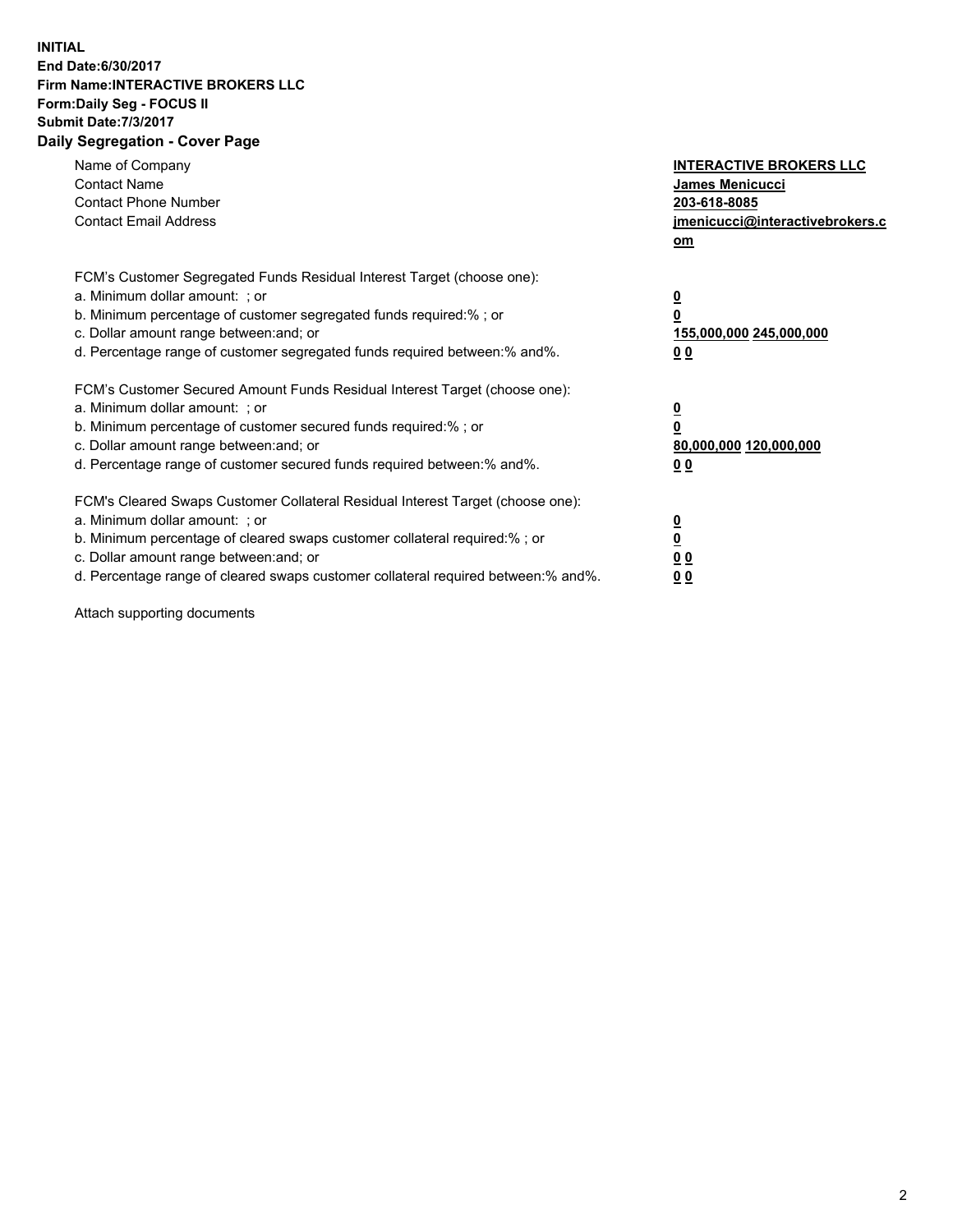**INITIAL End Date:6/30/2017 Firm Name:INTERACTIVE BROKERS LLC Form:Daily Seg - FOCUS II Submit Date:7/3/2017 Daily Segregation - Secured Amounts**

## Foreign Futures and Foreign Options Secured Amounts Amount required to be set aside pursuant to law, rule or regulation of a foreign government or a rule of a self-regulatory organization authorized thereunder **0** [7305] 1. Net ledger balance - Foreign Futures and Foreign Option Trading - All Customers A. Cash **356,822,744** [7315] B. Securities (at market) **0** [7317] 2. Net unrealized profit (loss) in open futures contracts traded on a foreign board of trade **2,719,923** [7325] 3. Exchange traded options a. Market value of open option contracts purchased on a foreign board of trade **19,832** [7335] b. Market value of open contracts granted (sold) on a foreign board of trade **-31,624** [7337] 4. Net equity (deficit) (add lines 1. 2. and 3.) **359,530,875** [7345] 5. Account liquidating to a deficit and account with a debit balances - gross amount **5,688** [7351] Less: amount offset by customer owned securities **0** [7352] **5,688** [7354] 6. Amount required to be set aside as the secured amount - Net Liquidating Equity Method (add lines 4 and 5) **359,536,563** [7355] 7. Greater of amount required to be set aside pursuant to foreign jurisdiction (above) or line 6. **359,536,563** [7360] FUNDS DEPOSITED IN SEPARATE REGULATION 30.7 ACCOUNTS 1. Cash in banks A. Banks located in the United States **53,550,580** [7500] B. Other banks qualified under Regulation 30.7 **0** [7520] **53,550,580** [7530] 2. Securities A. In safekeeping with banks located in the United States **343,649,015** [7540] B. In safekeeping with other banks qualified under Regulation 30.7 **0** [7560] **343,649,015** [7570] 3. Equities with registered futures commission merchants A. Cash **0** [7580] B. Securities **0** [7590] C. Unrealized gain (loss) on open futures contracts **0** [7600] D. Value of long option contracts **0** [7610] E. Value of short option contracts **0** [7615] **0** [7620] 4. Amounts held by clearing organizations of foreign boards of trade A. Cash **0** [7640] B. Securities **0** [7650] C. Amount due to (from) clearing organization - daily variation **0** [7660] D. Value of long option contracts **0** [7670] E. Value of short option contracts **0** [7675] **0** [7680] 5. Amounts held by members of foreign boards of trade A. Cash **78,806,627** [7700] B. Securities **0** [7710] C. Unrealized gain (loss) on open futures contracts **5,393,497** [7720] D. Value of long option contracts **19,832** [7730] E. Value of short option contracts **-31,624** [7735] **84,188,332** [7740] 6. Amounts with other depositories designated by a foreign board of trade **0** [7760] 7. Segregated funds on hand **0** [7765] 8. Total funds in separate section 30.7 accounts **481,387,927** [7770] 9. Excess (deficiency) Set Aside for Secured Amount (subtract line 7 Secured Statement Page 1 from Line 8) **121,851,364** [7380] 10. Management Target Amount for Excess funds in separate section 30.7 accounts **80,000,000** [7780] 11. Excess (deficiency) funds in separate 30.7 accounts over (under) Management Target **41,851,364** [7785]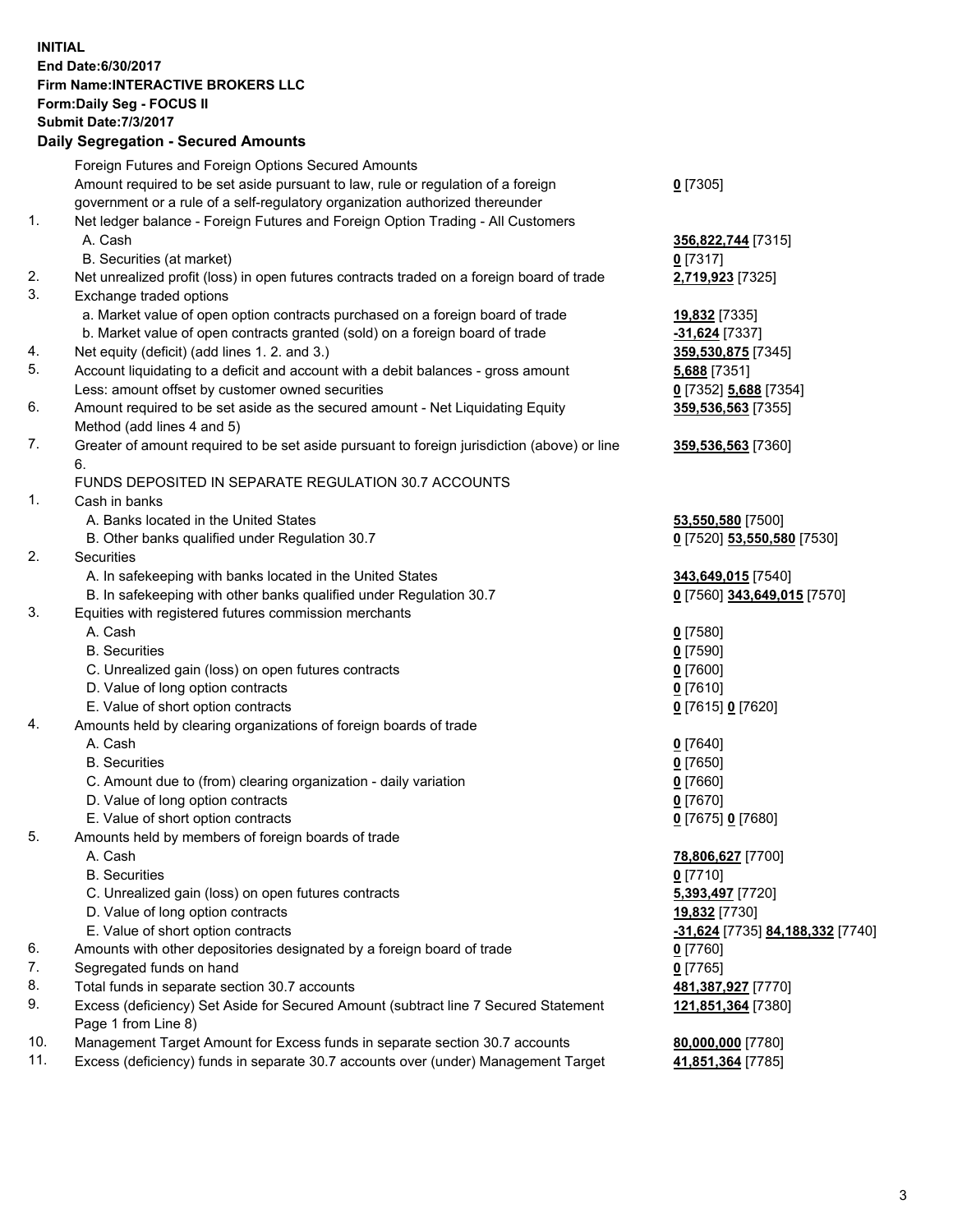**INITIAL End Date:6/30/2017 Firm Name:INTERACTIVE BROKERS LLC Form:Daily Seg - FOCUS II Submit Date:7/3/2017 Daily Segregation - Segregation Statement** SEGREGATION REQUIREMENTS(Section 4d(2) of the CEAct) 1. Net ledger balance A. Cash **4,182,130,974** [7010] B. Securities (at market) **0** [7020] 2. Net unrealized profit (loss) in open futures contracts traded on a contract market **31,846,631** [7030] 3. Exchange traded options A. Add market value of open option contracts purchased on a contract market **218,150,290** [7032] B. Deduct market value of open option contracts granted (sold) on a contract market **-316,720,813** [7033] 4. Net equity (deficit) (add lines 1, 2 and 3) **4,115,407,082** [7040] 5. Accounts liquidating to a deficit and accounts with debit balances - gross amount **211,481** [7045] Less: amount offset by customer securities **0** [7047] **211,481** [7050] 6. Amount required to be segregated (add lines 4 and 5) **4,115,618,563** [7060] FUNDS IN SEGREGATED ACCOUNTS 7. Deposited in segregated funds bank accounts A. Cash **734,160,542** [7070] B. Securities representing investments of customers' funds (at market) **2,322,410,695** [7080] C. Securities held for particular customers or option customers in lieu of cash (at market) **0** [7090] 8. Margins on deposit with derivatives clearing organizations of contract markets A. Cash **525,751,692** [7100] B. Securities representing investments of customers' funds (at market) **835,486,601** [7110] C. Securities held for particular customers or option customers in lieu of cash (at market) **0** [7120] 9. Net settlement from (to) derivatives clearing organizations of contract markets **3,331,176** [7130] 10. Exchange traded options A. Value of open long option contracts **218,145,294** [7132] B. Value of open short option contracts **-316,712,232** [7133] 11. Net equities with other FCMs A. Net liquidating equity **0** [7140] B. Securities representing investments of customers' funds (at market) **0** [7160] C. Securities held for particular customers or option customers in lieu of cash (at market) **0** [7170] 12. Segregated funds on hand **0** [7150] 13. Total amount in segregation (add lines 7 through 12) **4,322,573,768** [7180] 14. Excess (deficiency) funds in segregation (subtract line 6 from line 13) **206,955,205** [7190] 15. Management Target Amount for Excess funds in segregation **155,000,000** [7194] **51,955,205** [7198]

16. Excess (deficiency) funds in segregation over (under) Management Target Amount Excess